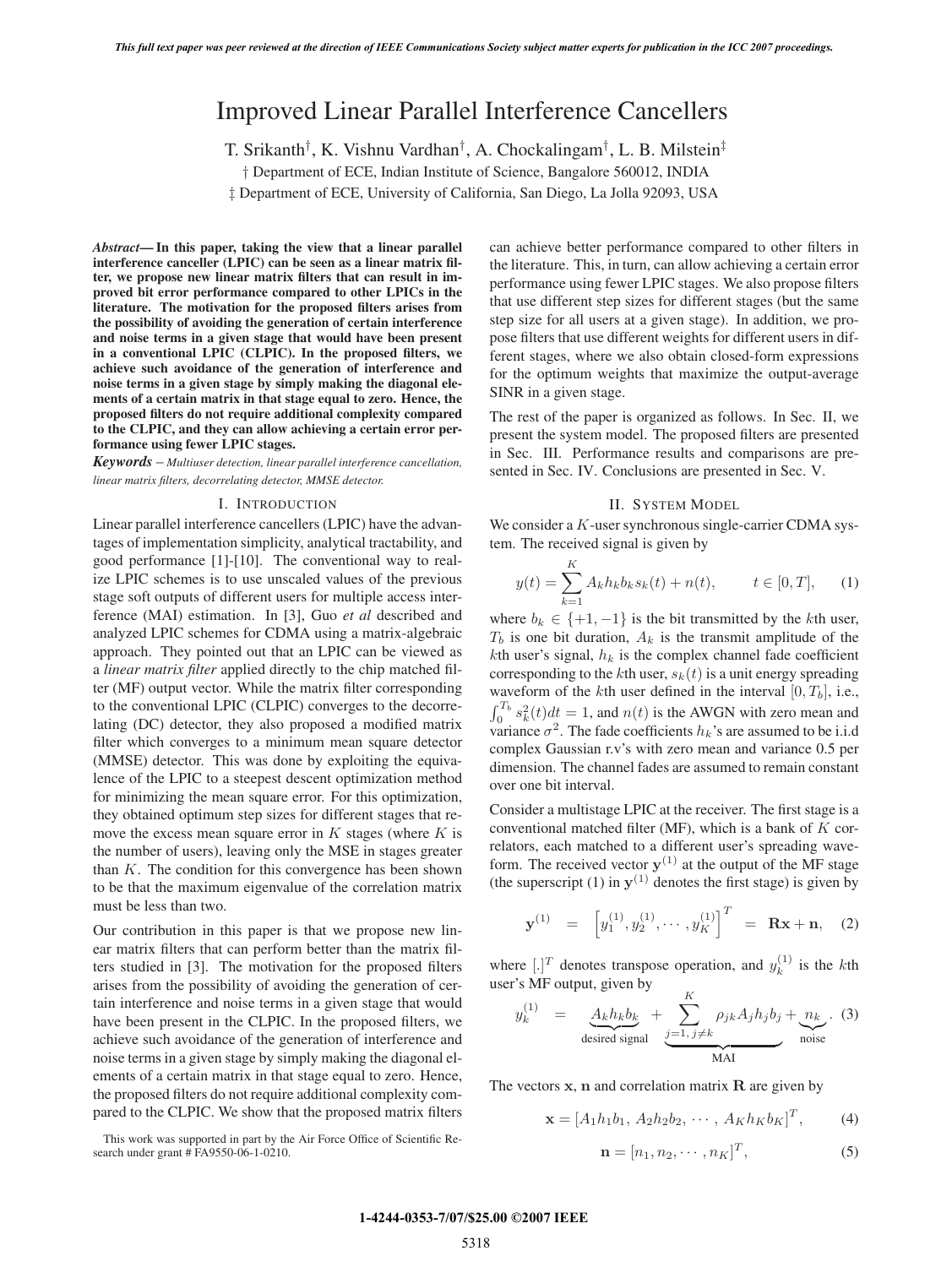$$
\mathbf{R} = \begin{bmatrix} 1 & \rho_{12} & \cdots & \rho_{1K} \\ \rho_{21} & 1 & \cdots & \rho_{2K} \\ \vdots & \vdots & \ddots & \vdots \\ \rho_{K1} & \rho_{K2} & \cdots & 1 \end{bmatrix}, \quad (6)
$$

where  $\rho_{jk} = \rho_{kj}$  is the normalized cross-correlation coefficient between the spreading waveforms of users  $j$  and  $k$ , given by  $\rho_{jk} = \int_0^{T_b} s_j(t) s_k(t) dt$ ,  $|\rho_{jk}| \leq 1$ , and  $n_k$ 's are complex Gaussian with zero mean and  $E[n_j n_k^*] = \sigma^2$  when  $j = k$ and  $E[n_j n_k^*] = \sigma^2 \rho_{jk}$  when  $j \neq k$ . Throughout the paper, we denote vectors by boldface lowercase letters, matrices by boldface uppercase letters.  $[.]^T$  and  $[.]^H$  denote transpose and conjugate transpose operations, respectively.

### *A. Conventional LPIC*

In conventional LPIC (CLPIC), an estimate of the MAI for the desired user in the current stage is obtained using all the other users' soft outputs from the previous stage for cancellation in the current stage. The mth stage output of the desired user  $k$ ,  $y_k^{(m)}$ , in CLPIC is given by [9]

$$
y_k^{(m)} = y_k^{(1)} - \underbrace{\sum_{j=1, j \neq k}^{K} \rho_{jk} y_j^{(m-1)}}_{\text{MAI estimate}}.
$$
 (7)

The kth user's bit decision after MAI cancellation in the mth stage,  $\widehat{b}_k^{(m)}$ , is obtained as

$$
\widehat{b}_k^{(m)} = \text{sgn}\left(\text{Re}\left(h_k^* y_k^{(m)}\right)\right). \tag{8}
$$

The CLPIC output in (7) can be written in matrix form as [3]

$$
\mathbf{y}^{(m)} = \left[\mathbf{I} + (\mathbf{I} - \mathbf{R}) + (\mathbf{I} - \mathbf{R})^2 + \dots + (\mathbf{I} - \mathbf{R})^{m-1}\right] \mathbf{y}^{(1)} \quad (9)
$$

$$
= \underbrace{\sum_{j=1}^{m} (\mathbf{I} - \mathbf{R})^{j-1}}_{\mathbf{G}^{(m)}} \mathbf{y}^{(1)},
$$
(10)

where  $\mathbf{y}^{(m)} = \left[ y_1^{(m)}, y_2^{(m)}, \cdots, y_K^{(m)} \right]^T$ . The  $\mathbf{G}^{(m)}$  filter in (10) can be viewed as an equivalent one-shot linear matrix filter for the mth stage of the CLPIC.

### III. PROPOSED LINEAR MATRIX FILTERS

In this section, we propose new linear matrix filters that can outperform the matrix filter  $\mathbf{G}^{(m)}$  in (10).

### *A. Proposed Matrix Filter* **G<sup>p</sup>** (m)

We first propose a new linear matrix filter, denoted by  $\mathbf{G}_{\mathbf{p}}^{(m)}$ . The motivation for the  $\mathbf{G}_{\mathbf{p}}^{(m)}$  filter is explained as follows.

*What does the matrix filter*  $\mathbf{G}^{(m)}$  *do?*: It is noted that the behavior of the  $\mathbf{G}^{(m)}$  filter in (10) (i.e., CLPIC) at a given stage  $m \geq 2$  is characterized by a) interference removal, b) generation of new interference terms,  $c$ ) desired signal loss/gain,  $d$ ) desired signal recovery/removal, and e) noise enhancement. For example, the cancellation operation in the 2nd stage (i.e.,  $m = 2$ ) results in i) interference removal, ii) generation of new interference terms,  $iii)$  desired signal loss, and  $iv)$  noise enhancement. This can be seen by observing the 2nd stage output expression for the desired user  $k$ , which can be written, using  $(7)$  and  $(3)$ , as

$$
y_k^{(2)} = y_k^{(1)} - \sum_{j=1, j \neq k}^{K} \rho_{jk} y_j^{(1)}
$$

$$
= \left(x_k + \sum_{i=1, i \neq k}^{K} \rho_{ki} x_i + n_k\right)
$$
  
\n
$$
- \sum_{j=1, j \neq k}^{K} \rho_{jk} \left(x_j + \sum_{l=1, l \neq j}^{K} \rho_{jl} x_l + n_j\right)
$$
  
\n
$$
= x_k - x_k \sum_{j=1, j \neq k}^{K} \rho_{jk}^2 - \sum_{j=1, j \neq k}^{K} \rho_{jk} \sum_{l=1, l \neq j, k}^{K} \rho_{jl} x_l
$$
  
\ndesired signal loss network  
\n
$$
+ n_k - \sum_{\substack{j=1, j \neq k}^{K} \rho_{jk} n_j}^{K} n_j,
$$
\n(11)  
\nadditional noise terms

where  $x_k = A_k h_k b_k$ ,  $k = 1, 2, \dots, K$ . Comparing the expression at the MF output,  $y_k^{(1)}$ , in (3) and the expression for the 2nd stage output,  $y_k^{(2)}$ , in (11), it can be seen that the cancellation operation in the 2nd stage results in the following at the 2nd stage output.

• The interference terms,  $\sum_{j \neq k} \rho_{jk} x_j$ , that were present in the MF output in  $(3)$  are removed. In the process,  $i)$ new interference terms proportional to  $\rho^2$ , i.e.,  $\sum_{j \neq k} \rho_{jk} \sum_{l \neq j,k} \rho_{jl} x_l$  in (11), get generated, *ii*) a fraction  $\sum_{j\neq k} \rho_{jk}^2$  of the desired signal component gets lost, and *iii*) additional noise terms proportional to  $\rho$ , i.e.,  $\sum_{j\neq k} \rho_{jk} n_j$  in (11), get introduced.

In Appendix A, we present the expression for the 3rd stage output in an expanded form. From (35) in Appendix A, we can make the following observations which result from the cancellation operation in the 3rd stage.

- The desired signal loss that occurred in the 2nd stage is recovered (see the two  $\boxed{A}$  terms cancelling each other in (35)). In the process, new interference terms proportional to  $\rho^3$  (see the  $\boxed{B_I}$  term in (35)) as well as additional noise terms proportional to  $\rho^2$  (see the  $\boxed{B_N}$  term in (35)) get generated.
- Interference terms generated in the 2nd stage are removed (see the two  $\boxed{c}$  terms cancelling each other in (35)). In the process,  $\overline{i}$ ) further desired signal loss/gain<sup>1</sup> proportional to  $\rho^3$  occurs (see the  $\boxed{D}$  term in (35)), and *ii*), new interference terms proportional to  $\rho^3$  (see the  $\boxed{\phantom{1}E_I}$ term in (35)) as well as additional noise terms proportional to  $\rho^2$  (see the  $\boxed{\scriptscriptstyle E_N}$  term in (35)) get generated.

Similar observations can be made on the expanded form of the equations for the subsequent stages of the CLPIC2. For  $m \to \infty$ , the CLPIC is known to converge to the decorrelating detector, provided the eigenvalues of the **R** matrix are less than two [3].

*What is proposed to be achieved using the*  $\mathbf{G}_{\mathbf{p}}^{(m)}$  *filter?:* As explained above, in the  $\mathbf{G}^{(m)}$  filter, new interference and

<sup>&</sup>lt;sup>1</sup>Depending on  $\rho$ 's being +ve or -ve, the term  $\boxed{D}$  in (35) can be +ve or -ve, because of which there can be a desired signal gain or loss.

<sup>&</sup>lt;sup>2</sup>The general expression for the  $m$ th stage output in expanded form, for any  $m \geq 3$ , and the corresponding observations, are given in [11].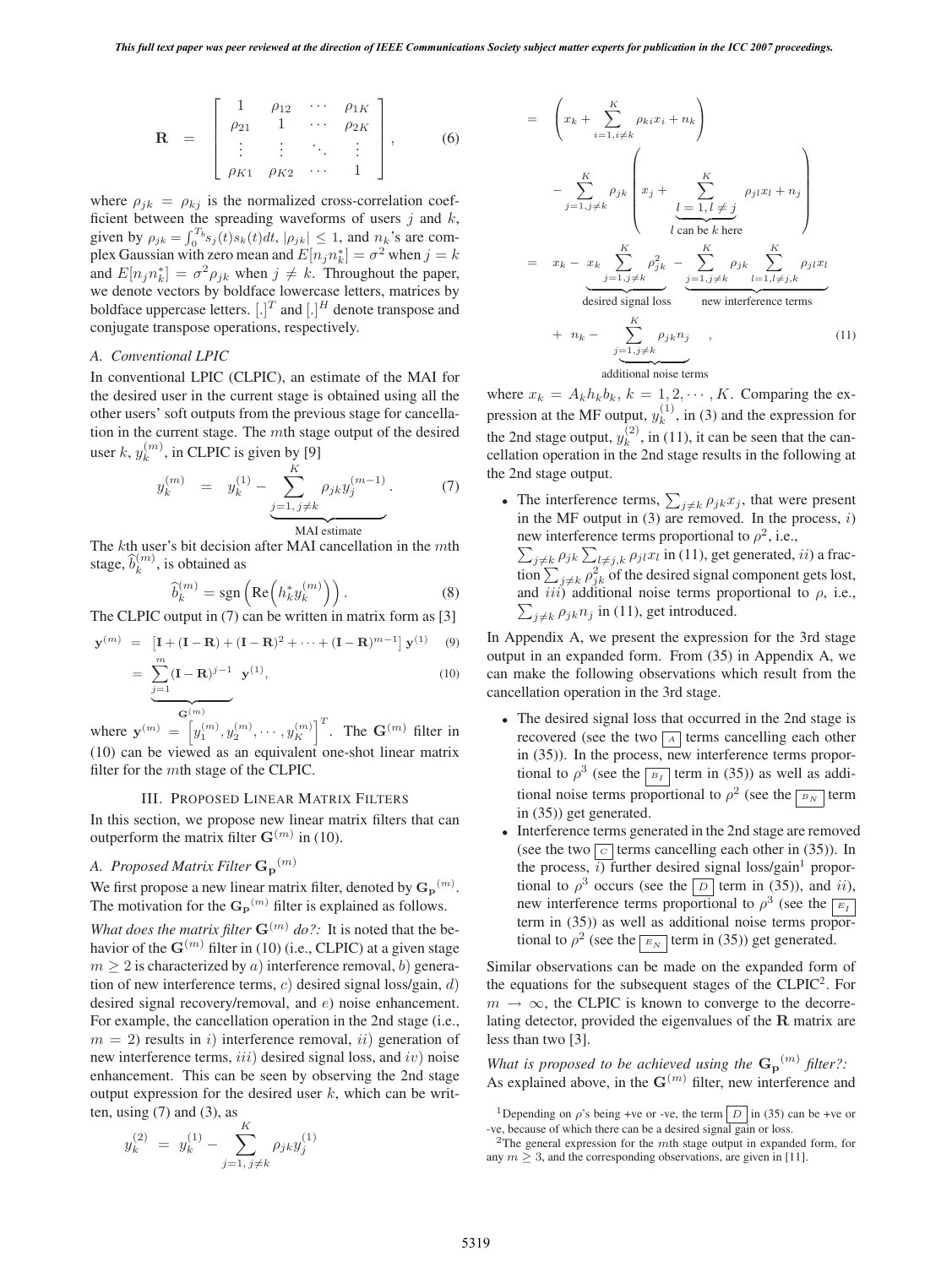noise terms get generated in the process of interference removal and recovery/removal of desired signal loss/gain. We seek to avoid the generation of some of these new interference and noise terms. For example, as will be explained regarding the proposed  $\mathbf{G}_{\mathbf{p}}^{(m)}$  filter in the following subsection, the generation of the  $\boxed{B_I}$  and  $\boxed{B_N}$  terms at the 3rd stage output in  $(35)$  can be avoided by simply making the diagonal elements of a certain matrix in the cancellation operation carried out in the 3rd stage equal to zero. This, as we will see later, can result in improved error performance compared to the  $\mathbf{G}^{(m)}$  filter.

*Proposed*  $\mathbf{G}_{\mathbf{p}}^{(m)}$  *filter:* We propose to avoid the generation of new interference and noise terms in  $T_3$  in Eqn. (5.4) of [11], caused in the process of recovery/removal of desired signal loss/gain in the previous stage. Since there is no desired signal loss/gain in the 1st stage, the 2nd stage of the proposed filter is the same as that of the  $\mathbf{G}^{(m)}$  filter, i.e.,  $\mathbf{G}_{\mathbf{p}}^{(2)} = \mathbf{G}^{(2)}$ . For stages greater than two, i.e., for  $m \geq 3$ , the *m*th stage output of the proposed filter  $\mathbf{G}_{\mathbf{p}}^{(m)}$ , denoted by  $y_{k,\mathbf{p}}^{(m)}$ , is written as

$$
y_{k,\mathbf{p}}^{(m)} = y_{k,\mathbf{p}}^{(m-1)} + (-1)^{m+1} \sum_{k_1 \neq k}^{K} \sum_{k_2 \neq k, k_1}^{K} \sum_{k_3 \neq k, k_2}^{K} \cdots
$$

$$
\sum_{k_{m-2} \neq k, k_{m-3}}^{K} \sum_{k_{m-1} \neq k, k_{m-2}}^{K} \rho_{kk_{m-1}} \rho_{k_{m-1}k_{m-2}} \cdots \rho_{k_2 k_1} y_{k_1}^{(1)}.
$$
 (12)

We note that the above expression is obtained by  $i$ ) dropping  $T_3$  and ii) modifying  $T_4$  in Eqn. (5.4) in [11] such that all the summations in it exclude the desired user index  $k$ . The above two modifications ensure that the proposed filter removes the previous stage interference while avoiding the recovery/removal of the desired signal loss/gain<sup>3</sup>. Also, because of these modifications, the interference and noise terms in a given stage of the proposed filter will be a subset of the interference and noise terms in the same stage of the  $\mathbf{G}^{(m)}$ filter. Equation (12) can be written in the following form:

$$
y_{k,\mathbf{p}}^{(m)} = y_k^{(1)} - \sum_{k_1 \neq k}^{K} \left( \rho_{kk_1} - \sum_{k_2 \neq k, k_1}^{K} \rho_{kk_2} \rho_{k_2 k_1} + \sum_{k_2 \neq k, k_1}^{K} \sum_{k_3 \neq k, k_2}^{K} \rho_{kk_3} \rho_{k_3 k_2} \rho_{k_2 k_1} - \cdots + (-1)^m \sum_{k_2 \neq k, k_1}^{K} \sum_{k_3 \neq k, k_2}^{K} \cdots \sum_{k_{m-2} \neq k, k_{m-3}}^{K} \sum_{k_{m-1} \neq k, k_{m-2}}^{K} \rho_{kk_{m-1}} \rho_{k_{m-1} k_{m-2}} \cdots \rho_{k_3 k_2} \rho_{k_2 k_1} \right) y_{k_1}^{(1)}, \quad (13)
$$

which, in turn, can be expressed in matrix form as

$$
\mathbf{y}_{\mathbf{p}}^{(m)} = \underbrace{\left(\sum_{j=0}^{m-1} \mathbf{B}_j\right)}_{\mathbf{G}_{\mathbf{p}}(m)} \mathbf{y}^{(1)}, \tag{14}
$$

where  $\mathbf{B}_n = \left[ \mathbf{B}_{n-1} \left( \mathbf{I} - \mathbf{R} \right) \right]^\circ$ 

 $[M]$ <sup> $\odot$ </sup> denotes the matrix **M** with its diagonal elements made equal to zero, and  $A_0 = I$ . Note that, since (14) is structurally the same as (9), and the  $[.]^\odot$  operation in (15) does not

<sup>3</sup>Although possible signal loss recovery is avoided in the process, the net effect can still be beneficial (we will see this in Sec. IV).

add to complexity, the proposed  $\mathbf{G}_{\mathbf{p}}^{(m)}$  filter has the same complexity as the  $\mathbf{G}^{(m)}$  filter.

The  $\mathbf{G}^{(m)}$  filter is known to converge to the decorrelating detector for  $m \to \infty$ , provided the maximum eigenvalue of the **R** matrix is less than two [3]. That is,  $G^{(\infty)} = \mathbb{R}^{-1}$ , which results in the output vector

$$
\left(\mathbf{y}^{(\infty)}\right)_{\mathbf{G}} = \mathbf{R}^{-1}\mathbf{y}^{(1)} = \mathbf{x} + \mathbf{R}^{-1}\mathbf{n}.\tag{16}
$$

As with  $\mathbf{G}^{(m)}$ , all the interference terms in  $\mathbf{G_p}^{(m)}$  also go to zero for  $m \to \infty$ . This can be shown as follows. From (14) and (15),  $G_p^{(\infty)}$  can be written in the form

$$
G_{P}^{(\infty)} = \frac{I}{B_{0}} + \underbrace{[(I - R) - D_{1}]}_{B_{1}} + \underbrace{ \{ [(I - R) - D_{1}] (I - R) - D_{2} \}}_{B_{2}} + \cdots (17)
$$

where  $D_n$  is a diagonal matrix with the diagonal elements the same as those in the matrix  $B_{n-1}(I - R)$ . Equation (17) can be written as

$$
G_{\mathbf{p}}^{(\infty)} = \underbrace{\left(\mathbf{I} + (\mathbf{I} - \mathbf{R}) + (\mathbf{I} - \mathbf{R})^2 + \cdots\right)}_{\mathbf{R}^{-1}}
$$

$$
- D_1 \left(\mathbf{I} + (\mathbf{I} - \mathbf{R}) + (\mathbf{I} - \mathbf{R})^2 + \cdots\right)
$$

$$
- D_2 \left(\mathbf{I} + (\mathbf{I} - \mathbf{R}) + (\mathbf{I} - \mathbf{R})^2 + \cdots\right) - \cdots
$$

$$
= \underbrace{\left(\mathbf{I} - \mathbf{D}_1 - \mathbf{D}_2 - \cdots\right)}_{\triangleq \mathbf{F}} \mathbf{R}^{-1}.
$$
(18)

Hence, the output vector for  $m \to \infty$  is given by

$$
\left(\mathbf{y}^{(\infty)}\right)_{\mathbf{G}_{\mathbf{p}}} = \mathbf{F} \mathbf{R}^{-1} \mathbf{y}^{(1)} = \mathbf{F} \mathbf{x} + \mathbf{F} \mathbf{R}^{-1} \mathbf{n}. (19)
$$

The diagonal matrix **F** defined in (18) can be written as

$$
\mathbf{F} = diag(f_1, f_2, \cdots, f_K), \qquad (20)
$$

where  $f_k$  is given by

$$
f_k = 1 - \sum_{k_1 \neq k}^{K} \rho_{kk_1} \rho_{k_1 k} + \sum_{k_1 \neq k}^{K} \sum_{k_2 \neq k, k_1}^{K} \rho_{kk_2} \rho_{k_2 k_1} \rho_{k_1 k} - \sum_{k_1 \neq k}^{K} \sum_{k_2 \neq k, k_1}^{K} \sum_{k_3 \neq k, k_2}^{K} \rho_{k k_3} \rho_{k_3 k_2} \rho_{k_2 k_1} \rho_{k_1 k} \cdots (21)
$$

For the case of equi-correlated users,  $f_k$  in (21) can be shown to converge to  $1 - ((K-1)\rho^2/(1 + (K-2)\rho))$ , and there are no interference terms in (19). Also, note that the outputs of the **G** filter in (16) and the **G<sup>p</sup>** filter in (19) have the same SNR for  $m \to \infty$ .

### *B. A Modified MMSE Converging Filter,*  $\mathbf{G}_{\mathbf{p}\mu}$ <sup>(*m*)</sup>

As pointed out in Sec. I, Guo *et al*, in [3], have proposed modifications to the  $\mathbf{G}^{(m)}$  filter so that the resulting modified matrix filter converges to the MMSE detector instead of the decorrelating detector, by exploiting the equivalence of the LPIC to the steepest descent method (SDM) of optimization for minimizing the MSE. They also derived optimum step sizes for various stages, which ensured convergence to

 $(15)$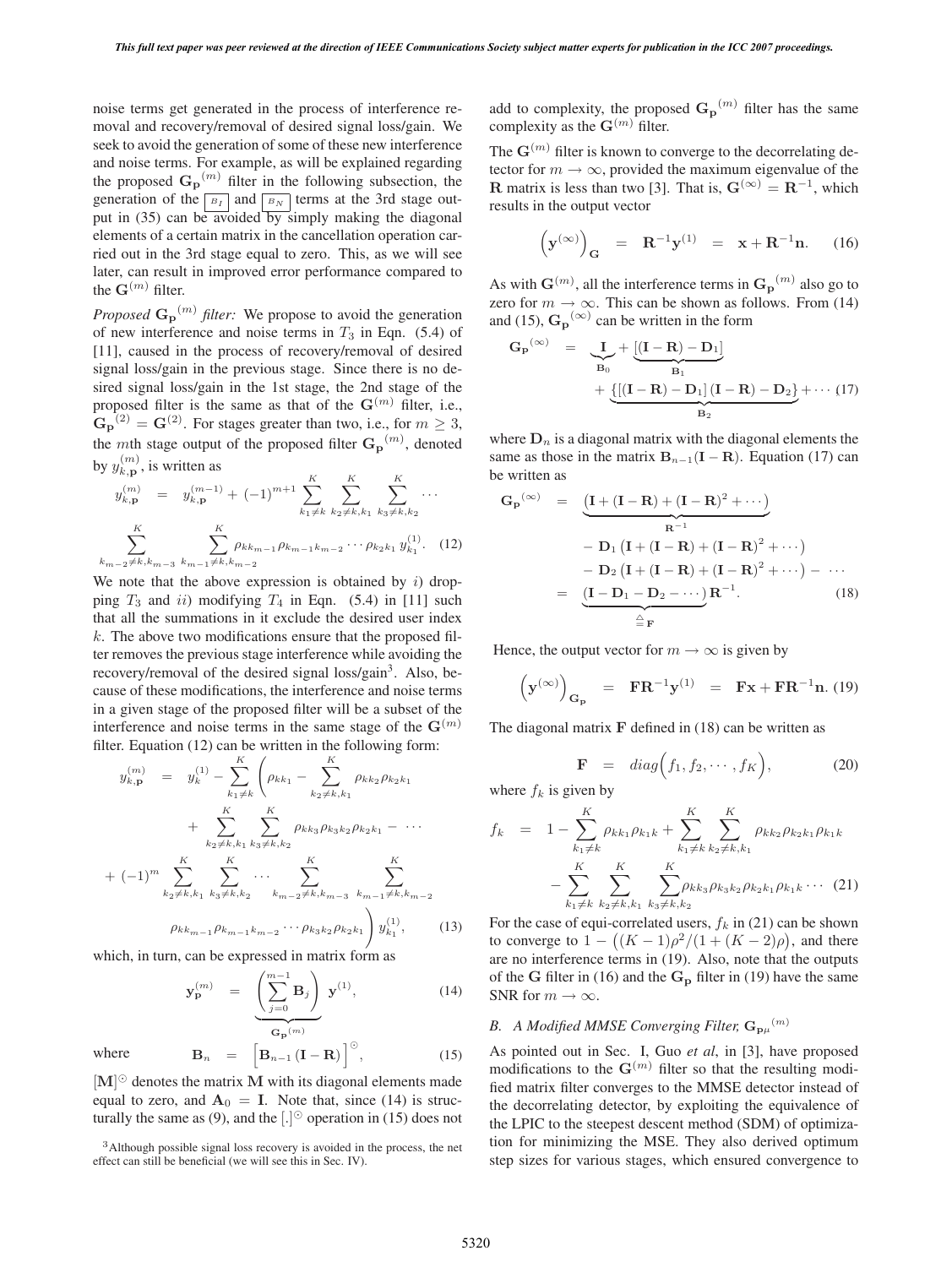the MMSE detector in  $K$  stages, where  $K$  is the number of users. We refer to this MMSE converging matrix filter proposed by Guo *et al* in [3] as the  $\mathbf{G}_{\mu}^{(m)}$  filter, which is given by [3]

$$
\mathbf{y}^{(m)} = \underbrace{\left(\mu_m \mathbf{I} + \sum_{i=1}^{m-1} \mu_{m-i} \prod_{j=1}^i (\mathbf{I} - \mu_{m-i+j} (\mathbf{R} + \sigma^2 \mathbf{I}))\right)}_{\mathbf{G}_{\mu}(m)} \mathbf{y}^{(1)}, \tag{22}
$$

where  $\mu_i$  is the step size at stage i, the optimum values of which were obtained to be

$$
\mu_i = \frac{1}{\lambda_i + \sigma^2}, \quad i = 1, 2, \cdots, K,
$$
 (23)

where  $\lambda_i$ ,  $i = 1, 2, \dots, K$  are eigenvalues of matrix **R**.

We note that a similar SDM view can be taken to modify our proposed matrix filter  $\mathbf{G}_{\mathbf{p}}^{(m)}$  so that it can converge to the MMSE detector. We refer to such a modified version of our proposed filter as  $\mathbf{G}_{\mathbf{p}\mu}^{(m)}$  filter, where we avoid the generation of new interference and noise terms as in  $\mathbf{G}_{\mathbf{p}}^{(m)}$ , while using the step sizes obtained for  $\mathbf{G}_{\mu}^{(m)}$  in [3]. Accordingly, the modified version of our proposed filter can be written as

$$
\mathbf{y}^{(m)} = \underbrace{\left(\mu_m \mathbf{I} + \sum_{i=1}^{m-1} \mu_{m-i} \mathbf{J}_i\right)}_{\mathbf{G}_{\mathbf{p}\mu}^{(m)}} \mathbf{y}^{(1)}, \qquad (24)
$$

where  $J_i$  is given by

$$
\mathbf{J}_{i} = [\mathbf{J}_{i-1} ( \mathbf{I} - \mu_{K-i+1} ( \mathbf{R} + \sigma^{2} \mathbf{I} ) ) ]^{\circlearrowleft}, \ \mathbf{J}_{0} = \mathbf{I}. \ (25)
$$

## *C. A Weighted Matrix Filter,*  $\mathbf{G}_{\mathbf{pw}}^{(m)}$

In the  $\mathbf{G}_{\mu}^{(m)}$  and  $\mathbf{G}_{\mathbf{p}\mu}^{(m)}$  filters above, different step sizes are used in different stages (but the same step size for all users in a stage). Improved performance can be achieved if different scaling factors (weights) are used for different users in different stages. Accordingly, we propose a weighted version of our proposed filter  $\mathbf{G}_{\mathbf{p}}^{(m)}$ . We refer to this weighted version as  $\mathbf{G}_{\mathbf{pw}}^{(m)}$ , which is derived as follows.

In a weighted LPIC (WLPIC), the MAI estimate in a given stage is scaled by a weight before cancellation (unit weight corresponds to CLPIC and zero weight corresponds to MF). For example, the *m*th stage output of the desired user  $k$ ,  $y_{k,\mathbf{w}}^{(m)}$ , in a WLPIC is given by

$$
y_{k,\mathbf{w}}^{(m)} = y_k^{(1)} - w_k^{(m)} \sum_{j=1, j \neq k}^{K} \rho_{jk} y_{j,\mathbf{w}}^{(m-1)}, \qquad (26)
$$

where  $w_k^{(m)}$  is the weight with which the MAI estimate for the kth user in the mth stage is scaled. The above weighted cancellation operation in (26) can be written in matrix form, for  $m \geq 2$ , as

$$
\mathbf{y}^{(m)} = \left(\mathbf{I} + \mathbf{W}^{(m)}(\mathbf{I} - \mathbf{R}) + \mathbf{W}^{(m)}(\mathbf{I} - \mathbf{R})\mathbf{W}^{(m-1)}(\mathbf{I} - \mathbf{R}) + \cdots + \mathbf{W}^{(m)}(\mathbf{I} - \mathbf{R})\mathbf{W}^{(m-1)}(\mathbf{I} - \mathbf{R}) \cdots \mathbf{W}^{(2)}(\mathbf{I} - \mathbf{R})\right) \mathbf{y}^{(1)},
$$
(27)

where  $\mathbf{W}^{(m)}$  is the weight matrix at the *mth* stage, given by  $\mathbf{W}^{(m)} = \text{diag}\left(w_1^{(m)}, w_2^{(m)}, \cdots, w_K^{(m)}\right)$ , and  $\mathbf{W}^{(1)} = \mathbf{0}$ .

Now, as in  $\mathbf{G}^{(m)}$ , in order to avoid the generation of new interference and noise terms, we modify (27) as follows:

$$
\mathbf{y}^{(m)} = \underbrace{\left(\sum_{j=0}^{m-1} \tilde{\mathbf{B}}_j\right)}_{\mathbf{G}_{\mathbf{pw}}^{(m)}} \mathbf{y}^{(1)},\tag{28}
$$

where

$$
\tilde{\mathbf{B}}_n = \left[ (\tilde{\mathbf{B}}_{n-1}) (\mathbf{W}^{(m-1+n)}) (\mathbf{I} - \mathbf{R}) \right]^\odot, \quad \tilde{\mathbf{B}}_0 = \mathbf{I}.
$$
 (29)  
Note that  $\mathbf{G}_{\mathbf{p}\mathbf{w}}^{(m)}$  becomes  $\mathbf{G}_{\mathbf{p}}^{(m)}$  when  $\mathbf{W}^{(m)} = \mathbf{I}, \forall m > 1.$ 

# *D. Optimum Weight Matrix* **W**(m) *opt*

The *mth* stage output of the *kth* user when  $\mathbf{G}_{\mathbf{pw}}^{(m)}$  filter is used can be written as

$$
\left(y_k^{(m)}\right)_{\mathbf{G}_{\text{pw}}} = y_k^{(1)} - w_k^{(m)} \sum_{i \neq k}^K r_{k,i}^{(m)} y_i^{(1)}
$$
\n
$$
= x_k \left(1 - w_k^{(m)} \sum_{i \neq k}^K r_{k,i}^{(m)} \rho_{ki}\right) + n_k - w_k^{(m)} \sum_{i \neq k}^K r_{k,i}^{(m)} n_i
$$
\ndesired signal noise\n
$$
+ \sum_{i \neq k}^K \left(\rho_{ki} - w_k^{(m)} \left(r_{k,i}^{(m)} + \sum_{k_1 \neq i,k}^K r_{k,k_1}^{(m)} \rho_{k_1 i}\right)\right) x_i, \text{(30)}
$$
\ninterference

where

$$
r_{k,i}^{(m)} = \left(\rho_{ki} - \sum_{k_1 \neq k,i}^{K} w_{k_1}^{(m-1)} \rho_{kk_1} \rho_{k_1 i} + \sum_{k_1 \neq k,i}^{K} w_{k_1}^{(m-2)} \sum_{k_2 \neq k,k_1}^{K} u_{k_2}^{(m-1)} \right)_{k_2}^{(m-1)} \rho_{kk_2} \rho_{k_2 k_1} \rho_{k_1 i} - \dots + (-1)^m \sum_{k_1 \neq k,i}^{K} w_{k_1}^{(2)} \sum_{k_2 \neq k,k_1}^{K} w_{k_2}^{(3)} \dots \sum_{k_{m-3} \neq k,k_{m-4}}^{K} w_{k_{m-3}}^{(m-2)} \sum_{k_{m-2} \neq k,k_{m-3}}^{K} w_{k_{m-2}}^{(m-1)} \rho_{k k_{m-2}} \rho_{k_{m-2} k_{m-3}} \dots \rho_{k_3 k_2} \rho_{k_2 k_1} \rho_{k_1 i} \right). \tag{31}
$$

Since the interference and noise terms in on the RHS of (30) are the sum of linear combinations of complex Gaussian r.v's (since the channel fading coefficients  $h_k$  are assumed to be complex Gaussian), the average SINR for the kth user at the mth stage output can be obtained, in closed-form, as

$$
\overline{\text{SINR}}_k^{(m)} = \frac{A_k^2 \left(1 - aw_k^{(m)}\right)^2}{\sigma_I^2 + \sigma_N^2}, \tag{32}
$$

where

$$
a = \sum_{i \neq k}^{N} r_{k,i}^{(m)} \rho_{ki}, \quad \sigma_I^2 = b + \left(w_k^{(m)}\right)^2 c - 2 w_k^{(m)} d,
$$
  

$$
\sigma_N^2 = \sigma^2 \left(1 + \left(w_k^{(m)}\right)^2 e - 2 w_k^{(m)} a\right), \quad b = \sum_{\substack{i \neq k \\ i \neq k}}^{K} \rho_{ki}^2 A_i^2,
$$

$$
c = \sum_{i \neq k}^{K} \left(r_{k,i}^{(m)} + \sum_{\substack{k_1 \neq i,k \\ K}}^{K} r_{k,k_1}^{(m)} \rho_{k_1 i}\right)^2 A_i^2, \quad e = \sum_{i \neq k}^{K} \sum_{\substack{j \neq i,k \\ k_j \neq k}}^{K} r_{k,i}^{(m)} r_{k,j}^{(m)} \rho_{ij},
$$

$$
d = \sum_{i \neq k}^{K} \rho_{ki} \left(r_{k,i}^{(m)} + \sum_{k_1 \neq i,k}^{K} r_{k,k_1}^{(m)} \rho_{k_1 i}\right) A_i^2.
$$

By differentiating the average SINR expression in (32) w.r.t  $w_k^{(m)}$ , the optimum weights  $w_{k,opt}^{(m)}$  can be obtained, in closedform, as

$$
w_{k,opt}^{(m)} = \frac{d - ab}{c - ad + \sigma^2(e - a^2)}.
$$
 (33)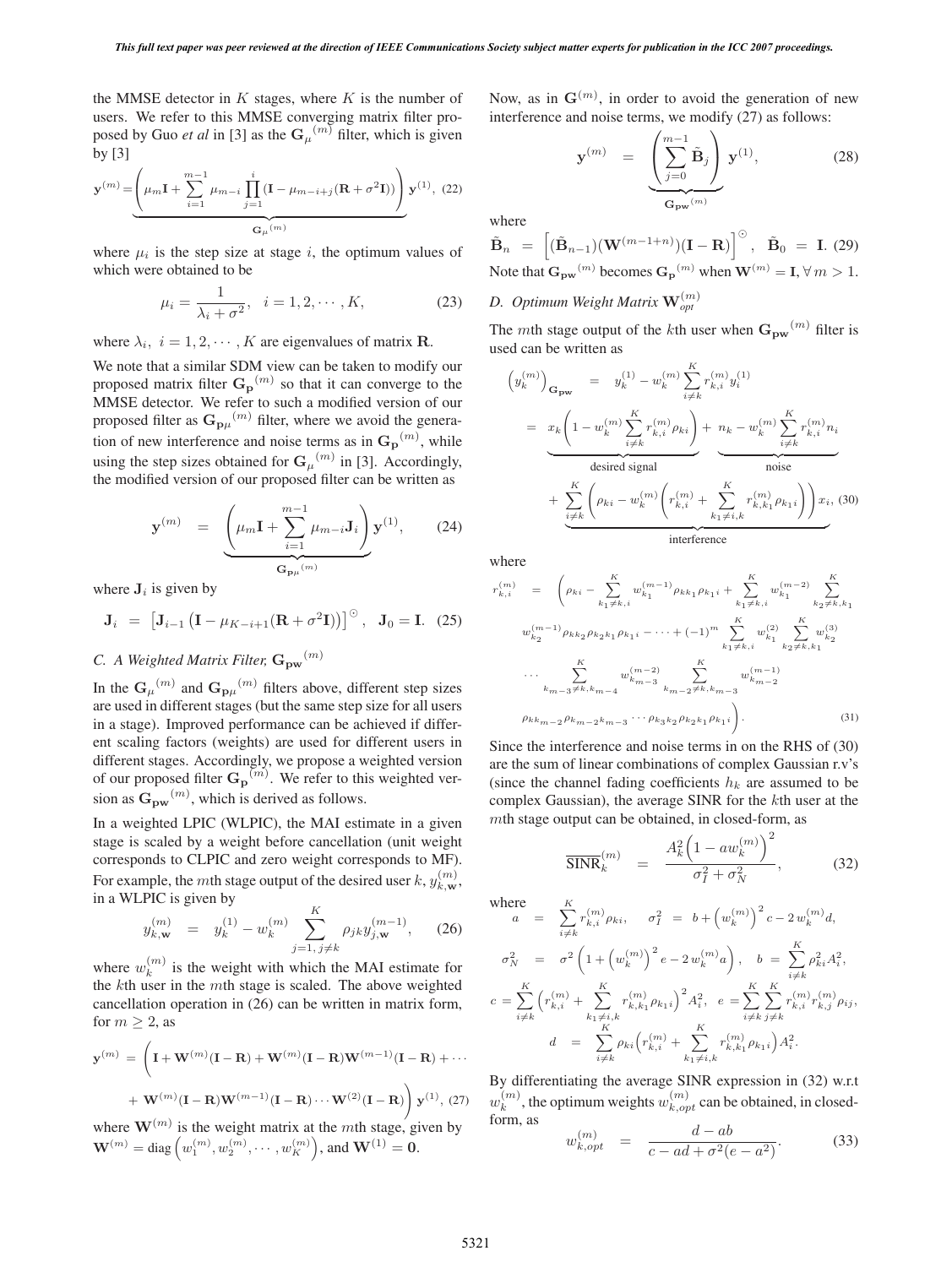### IV. RESULTS AND DISCUSSION

In this section, we present a comparison of the bit error rate (BER) performance of different matrix filters. The various matrix filters considered include:

- 1) the conventional filter,  $\mathbf{G}^{(m)}$ , given by (10),
- 2) the proposed filter,  $\mathbf{G}_{\mathbf{p}}^{(m)}$ , given by (14),
- 3) the MMSE converging filter in [3],  $G_{\mu}^{(m)}$ , given by (22),
- 4) the modified MMSE converging filter,  $\mathbf{G}_{\mathbf{p}\mu}^{(m)}$ , given by (24), and
- 5) the proposed weighted filter,  $\mathbf{G}_{\mathbf{pw}}^{(m)}$ , given by (28).

In Fig. 1, we plot the BER performance of the conventional filter,  $\mathbf{G}^{(m)}$ , and the proposed filter,  $\mathbf{G_p}^{(m)}$ , as a function of the stage index, m, for  $K = 10$ , processing gain  $P = 64$ , and SNR = 15 dB, for both no near-far (i.e.,  $A_1 = A_2$ )  $\cdots = A_K$ ) as well as near-far conditions. In all the simulations, user 1 is taken to be the desired user. Random binary sequences are used as spreading sequences. For the near-far condition, odd-indexed users (users  $3, 5, 7, \dots$ ) transmit with the same amplitude as the desired user 1, whereas the evenindexed users (users  $2, 4, 6, \dots$ ) transmit at 10 times larger amplitude than the desired user. The performance of the MF detector and the DC detector are also plotted for comparison. From Fig. 1, it can be seen that the conventional  $\mathbf{G}^{(m)}$  filter approaches the DC detector performance rather slowly for increasing m. Observe that the performance of the proposed  $\mathbf{G}_{\mathbf{p}}^{(m)}$  filter and the conventional  $\mathbf{G}^{(m)}$  filter are the same for  $m = 2$  because of no desired signal loss recovery at the 2nd stage of both  $\mathbf{G}^{(m)}$  and  $\mathbf{G}_{\mathbf{p}}^{(m)}$ . However, for  $m \geq 3$ , the  $\mathbf{G}_{\mathbf{p}}^{(m)}$  filter performs better than the  $\mathbf{G}^{(m)}$  filter. This is because the  $\mathbf{G}_{\mathbf{p}}^{(m)}$  filter, as intended, avoids the generation of new interference and noise terms (e.g.,  $\boxed{B_I}$  and  $\boxed{B_N}$  terms for  $m = 3$ ) compared to the  $\mathbf{G}^{(m)}$  filter. The  $\mathbf{G}_{\mathbf{p}}^{(m)}$  filter is found to offer greater advantage in near-far conditions, since strong other-user interference terms in  $\boxed{B_I}$  are avoided in the  $\mathbf{G}_{\mathbf{p}}^{\left(m\right)}$  filter.

Next, in Fig. 2, we present a comparison of the performance of the MMSE converging  $\mathbf{G}_{\mu}^{(m)}$  filter in [3], and the modified MMSE converging  $\mathbf{G}_{\mathbf{p}\mu}^{(m)}$  filter, for the same system conditions in Fig. 1. The performance of the MF detector and the MMSE detector are also plotted for comparison. Here again, the  $\mathbf{G}_{\mu}^{(m)}$  and  $\mathbf{G}_{\mathbf{p}\mu}^{(m)}$  filters perform the same for  $m = 2$ . Also, both  $\mathbf{G}_{\mu}^{(m)}$  and  $\mathbf{G}_{\mathbf{p}\mu}^{(m)}$  are seen to approach the MMSE performance as m is increased. For  $m \geq 3$ ,  $\mathbf{G}_{\mathbf{p}\mu}^{(m)}$  performs better than  $\mathbf{G}_{\mu}^{(m)}$  because of the avoidance of new interference and noise terms. In generating the plot for  $\mathbf{G}_{\mathbf{p}\mu}$ <sup>(m)</sup>, we have used the step sizes in (23), which are actually optimum for  $\mathbf{G}_{\mu}^{(m)}$ . Even with these step sizes (which can be suboptimum for  $\mathbf{G}_{\mathbf{p}\mu}^{(m)}$ ), the proposed  $\mathbf{G}_{\mathbf{p}\mu}^{\,(m)}$  filter approaches MMSE performance faster than the  $\mathbf{G}_{\mu}^{\ (m)}$  filter.

Finally, in Fig. 3, we illustrate the performance of all the matrix filters considered in this paper, including the proposed weighted filter,  $\mathbf{G}_{\mathbf{pw}}^{(m)}$ , under the no near-far condition. The performance of the MF, DC and MMSE detectors are also



Fig. 1. BER performance of various linear matrix filters  $-i$ ) conventional filter  $\mathbf{G}^{(m)}$ , and ii) proposed filter  $\mathbf{G}_{\mathbf{p}}^{(m)}$ .  $K = 20$ ,  $P = 64$ , SNR = 15 dB. Near-far as well as no near-far conditions.

plotted. It can be observed that among all the filters considered, the proposed weighted filter  $\mathbf{G}_{\mathbf{pw}}^{(m)}$  performs the best for small values of  $m$  ( $m$  < 6, for example). In other words,  $\mathbf{G}_{\mathbf{pw}}^{(m)}$  performs best in terms of convergence, i.e., fewer stages are sufficient to yield close to DC detector performance. This may be expected, because in the  $\mathbf{G}_{\mu}^{(m)}$  and  $\mathbf{G}_{\mathbf{p}\mu}^{(m)}$  filters the optimum step sizes are obtained only on a per-stage basis, whereas in the  $\mathbf{G}_{\mathbf{pw}}^{(m)}$  filter the optimum weights are obtained on a per-stage as well as a per-user basis. Th computation of the optimum weights,  $w_{k,opt}^{(m)}$ , for the  $G_{\text{pw}}^{(m)}$  filter, using the closed-form expression in (33), adds to the receiver complexity. However, since these optimum weights are computed by using the *average* SINR expression, the weights computation can be carried out offline once (or whenever users exit from or enter into the system, which changes the correlation matrix), and this need not add to the per-bit complexity of the canceller. Also, in terms of convergence as well as complexity, the proposed filter  $\mathbf{G}_{\mathbf{p}\mu}^{(m)}$  is also quite attractive.

### V. CONCLUSIONS

We proposed improved LPIC schemes by viewing an LPIC as a linear matrix filter. Specifically, we proposed new linear matrix filters which achieved better performance than other linear matrix filters in the literature. This was made possible by avoiding the generation of certain new interference and noise terms by making the diagonal elements of a certain matrix equal to zero in each stage, without adding complexity. We point out that, although we have illustrated the proposed matrix filters for a single carrier CDMA system, they are also applicable to other multiuser systems such as multicarrier CDMA, OFDMA, and multiuser MIMO, which can be characterized by a linear vector channel model.

#### APPENDIX A

### 3RD STAGE OUTPUT EXPRESSION FOR **G**(*m*) FILTER

In this appendix, we write the expression for the 3rd stage output of the  $\mathbf{G}^{(m)}$  filter (i.e., CLPIC) in an expanded form. From (10),  $y^{(3)}$  can be written as